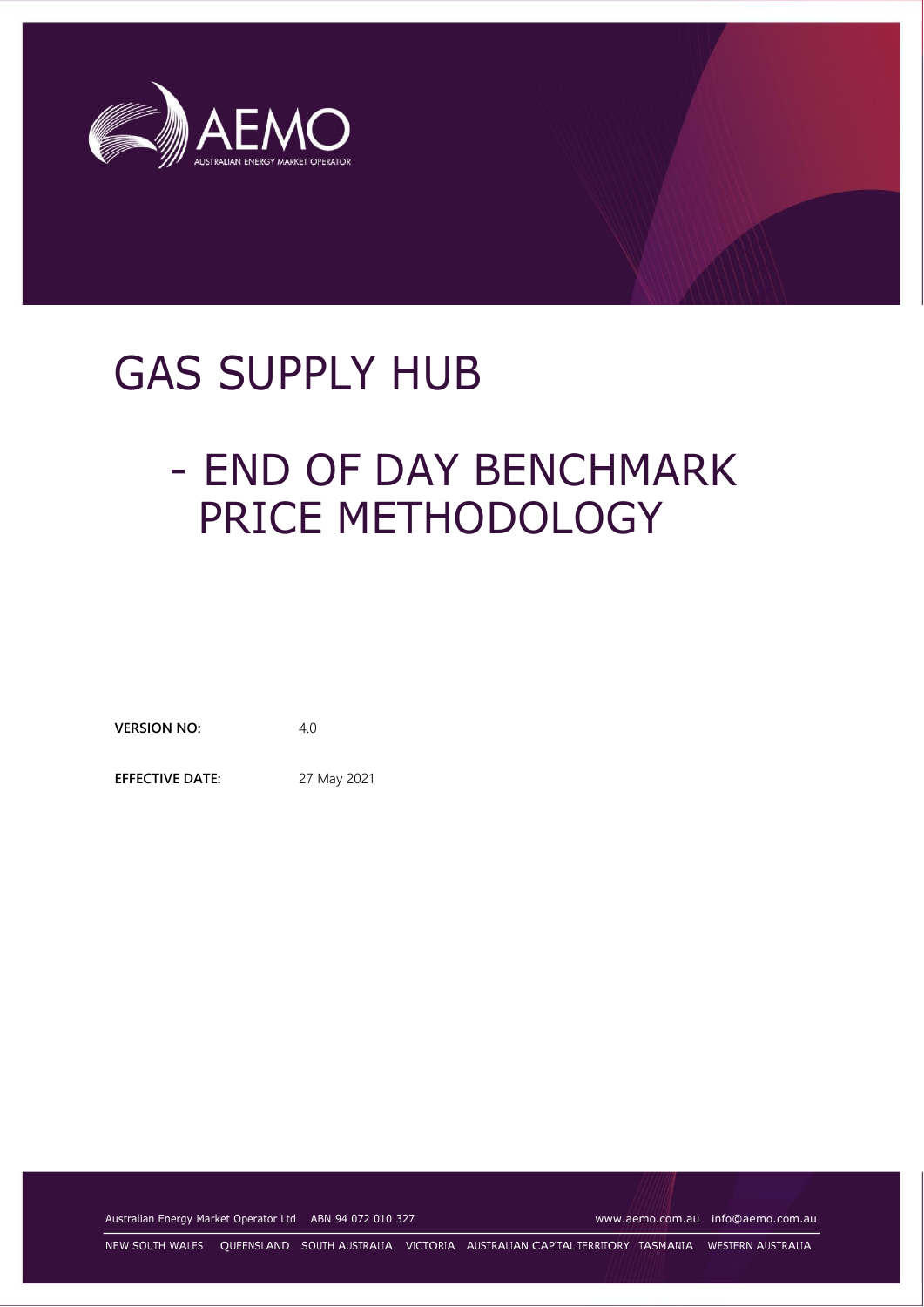

| <b>VERSION</b><br><b>NUMBER</b> | <b>EFFECTIVE</b><br><b>DATE</b> | <b>AUTHORITY</b> | <b>REASON &amp; CHANGES</b>                                                                                                                             |
|---------------------------------|---------------------------------|------------------|---------------------------------------------------------------------------------------------------------------------------------------------------------|
| 1.0                             | 13 April 2013                   | <b>AEMO</b>      | Initial version                                                                                                                                         |
| 2.0                             | 28 March 2017                   | <b>AEMO</b>      | Change to methodology to reflect single<br>Wallumbilla trading location and removal of RBP,<br>SWQP and QGP as trading locations in the<br>calculations |
| 3.0                             | 1 December<br>2018              | <b>AEMO</b>      | Change to methodology to include non-netted<br>trades in the benchmark price calculation. New<br>South East Queensland benchmark price.                 |
| 4.0                             | 27 May 2021                     | <b>AEMO</b>      | Change to methodology conditions for Related<br>Trading Participants in the benchmark price<br>calculation.                                             |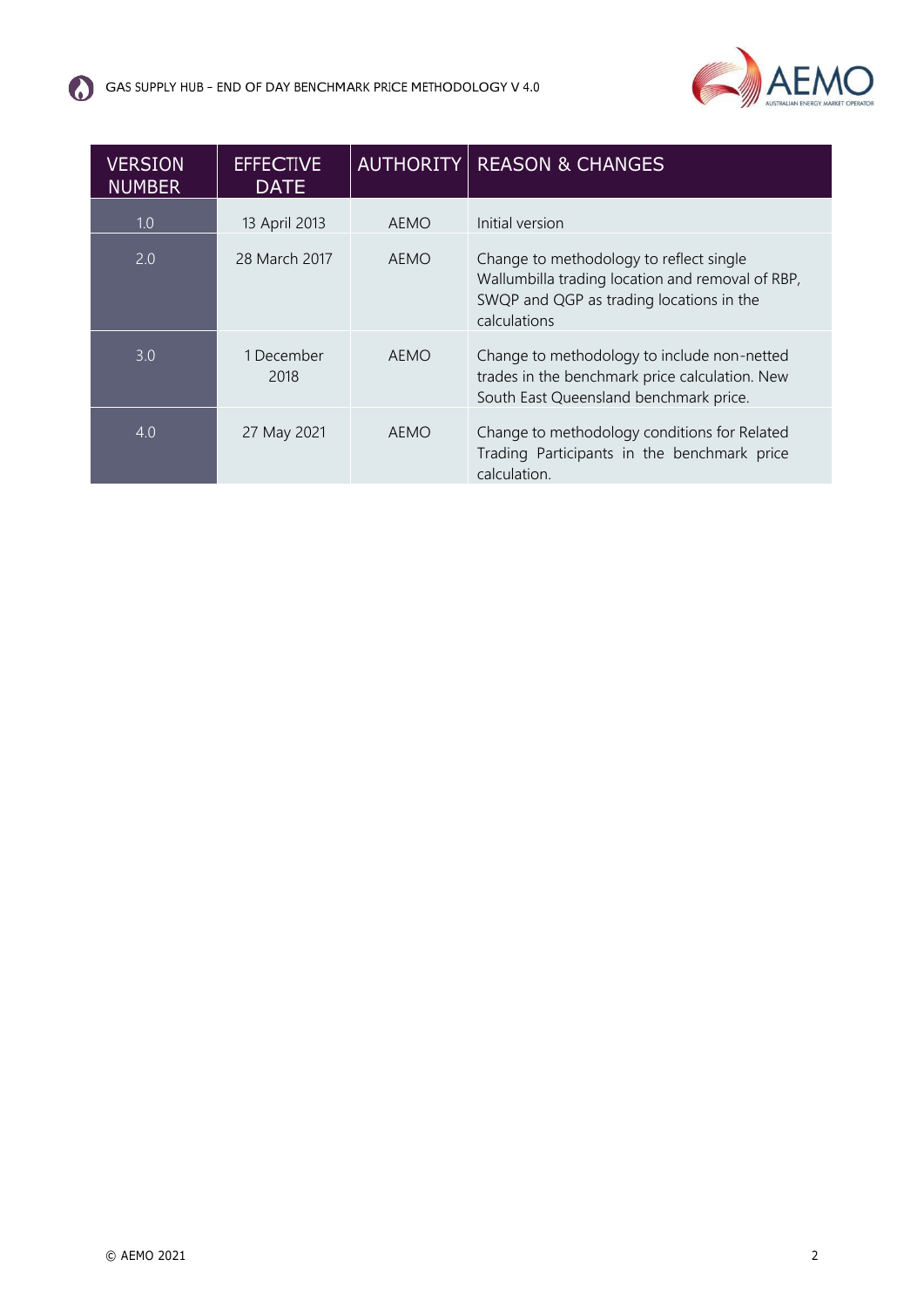

## **1. Introduction**

Clause 10.3 of the gas trading exchange agreement (Exchange Agreement) allows for the Operator to publish a benchmark price for a Product, in accordance with a published methodology.

AEMO has decided to publish an end of day benchmark price ("EOD Benchmark Price") for the Day Ahead Netted and Day Ahead Non-Netted Gas Products. The Benchmark price will be published for the following locations:

- (1) Wallumbilla
- (2) South East Queensland

This document sets out the methodology to be used to calculate the EOD Benchmark Price.

For the purpose of determining the EOD Benchmark Price, references in the methodology to Transactions, Bids or Offers for the Location mean all Transactions, Bids or Offers for the trading Locations noted above.

AEMO intends to publish the EOD Benchmark Prices for the Day Ahead Gas Product each day.

The EOD Benchmark Price is subject to change or correction by AEMO at any time.

### **2. Definitions**

Words and phrases in this methodology are either defined in this document or have the meaning given to them in the National Gas Rules or the Exchange Agreement.

### **3. Methodology**

### **Step 1**

Subject to the methodology conditions noted below, the EOD Benchmark Price for a day for a Location for the Applicable Product is:

- (a) the volume weighted average price per Unit of all Transactions for the Location for the Applicable Product made on that day; or
- (b) if there are no Transactions made on that day for the Location for the Applicable Product, determined in accordance with Step 2

#### **Step 2**

The EOD Benchmark Price for a day for a Location for the Applicable Product will be the EOD Benchmark Price published for the previous day for that Location, unless:

- (a) there is an open Bid price at the end of the trading day on the day for the Location for the Applicable Product that is higher than the EOD Benchmark Price published for the previous day for that Location, the highest open Bid price will be the EOD Benchmark Price or
- (b) there is an open Offer price at the end of the trading day on the day for the Location for the Applicable Product that is lower than the EOD Benchmark Price published for the previous day for that Location the lowest open Offer price will be the EOD Benchmark price .